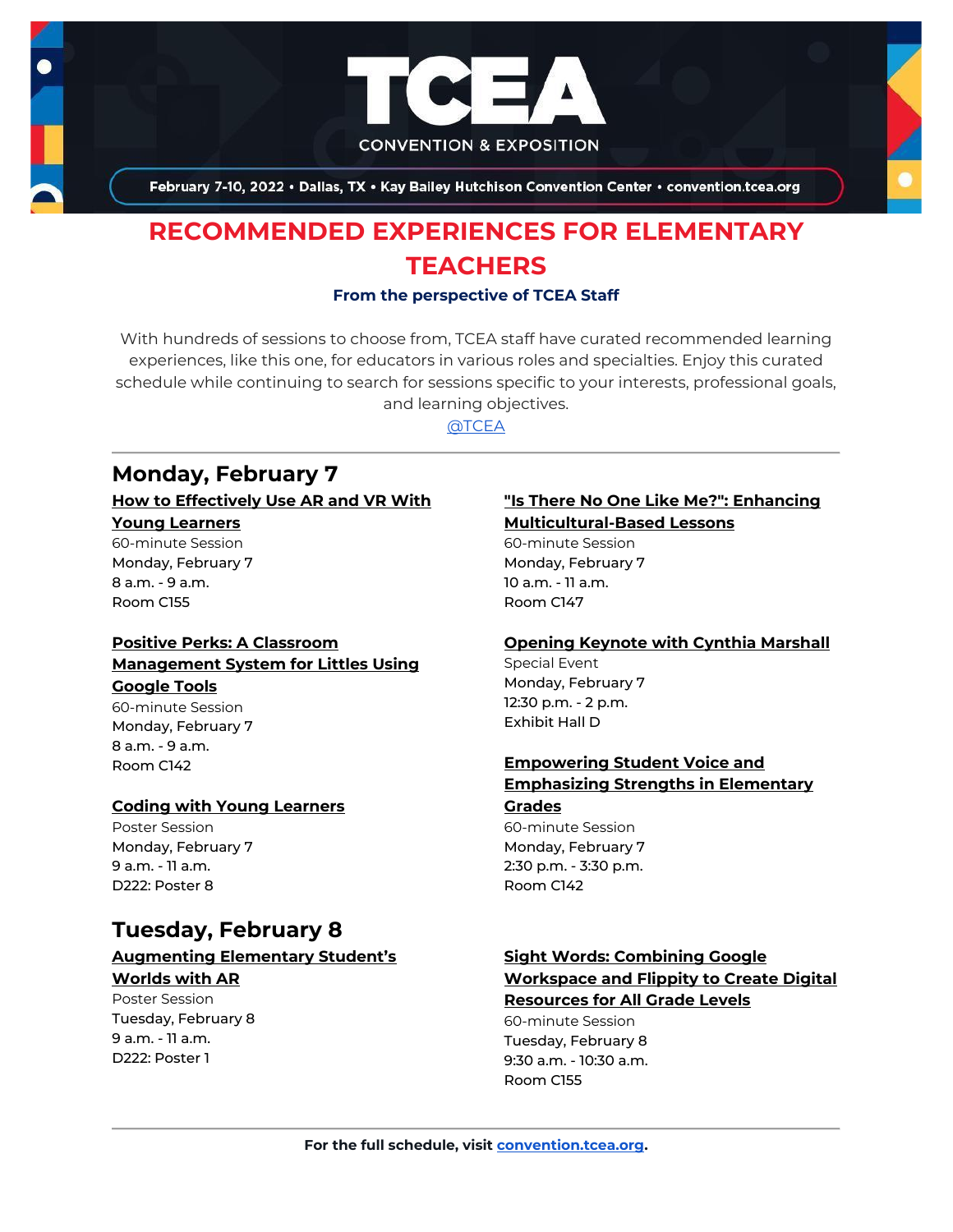



February 7-10, 2022 • Dallas, TX • Kay Bailey Hutchison Convention Center • convention.tcea.org

# **[Jamboard: Controlled Chaos in the](https://register.tcea.org/2022/session_list.cfm?session_key=023BC9EF-F04D-A206-2B64-91BD43FA8B2D&session_date=Tuesday,%20Feb%2008,%202022)**

**[Elementary Classroom](https://register.tcea.org/2022/session_list.cfm?session_key=023BC9EF-F04D-A206-2B64-91BD43FA8B2D&session_date=Tuesday,%20Feb%2008,%202022)** 90-minute Hands-On Experience Tuesday, February 8 11:30 a.m. - 1 p.m. Room C145

### **[Blended Learning Is More than Centers](https://register.tcea.org/2022/session_list.cfm?session_key=0231E9D8-F04D-A206-2B64-362F7C311B4A&session_date=Tuesday,%20Feb%2008,%202022)**

**[\(K-6\)](https://register.tcea.org/2022/session_list.cfm?session_key=0231E9D8-F04D-A206-2B64-362F7C311B4A&session_date=Tuesday,%20Feb%2008,%202022)**

90-minute Hands-On Experience Tuesday, February 8 1:30 p.m. - 3 p.m. Room C145

# **Wednesday, February 9**

## **[Pre-K Makerspace Lab? Let's Do It](https://register.tcea.org/2022/session_list.cfm?session_key=023EDA23-F04D-A206-2B64-8F9B89354AFA&session_date=Wednesday,%20Feb%2009,%202022)**

Poster Session Wednesday, February 9 9 a.m. - 11 a.m. D222: Poster 4

## **[Getting Googley with iPads in a Primary](https://register.tcea.org/2022/session_list.cfm?session_key=023876E2-F04D-A206-2B64-68E0FE0244F7&session_date=Wednesday,%20Feb%2009,%202022)**

### **[Classroom](https://register.tcea.org/2022/session_list.cfm?session_key=023876E2-F04D-A206-2B64-68E0FE0244F7&session_date=Wednesday,%20Feb%2009,%202022)**

60-minute Session Wednesday, February 9 11 a.m. - noon Room C155

# **Thursday, February 10**

## **[Choice Boards for All! Providing Choice](https://register.tcea.org/2022/session_list.cfm?session_key=02333ED0-F04D-A206-2B64-4106F7A4D729&session_date=Thursday,%20Feb%2010,%202022)  [and Voice for Our Youngest Learners](https://register.tcea.org/2022/session_list.cfm?session_key=02333ED0-F04D-A206-2B64-4106F7A4D729&session_date=Thursday,%20Feb%2010,%202022)**

60-minute Session Thursday, February 10 8 a.m. - 9 a.m. Room C142

## **[Creating with Littles](https://register.tcea.org/2022/session_list.cfm?session_key=0234913E-F04D-A206-2B64-3A21577A648D&session_date=Tuesday,%20Feb%2008,%202022)**

60-minute Session Tuesday, February 8 4 p.m. - 5 p.m. Room C142

## **[Robert Knight Exhibit Hall](https://register.tcea.org/2022/session_list.cfm?session_key=61CDF249-F04D-A206-2B64-15D6559D2515&session_date=Tuesday,%20Feb%2008,%202022)**

Special Event Tuesday, February 8 2 p.m. – 7 p.m. Exhibit Hall

### **[Fostering Self-Regulation Skills and](https://register.tcea.org/2022/session_list.cfm?session_key=0237E0E0-F04D-A206-2B64-C9AA418BBD20&session_date=Wednesday,%20Feb%2009,%202022)  [Personalized Learning in an Elementary](https://register.tcea.org/2022/session_list.cfm?session_key=0237E0E0-F04D-A206-2B64-C9AA418BBD20&session_date=Wednesday,%20Feb%2009,%202022)  [Setting](https://register.tcea.org/2022/session_list.cfm?session_key=0237E0E0-F04D-A206-2B64-C9AA418BBD20&session_date=Wednesday,%20Feb%2009,%202022)**

45-minute Session Wednesday, February 9 2 p.m. - 2:45 p.m. Ballroom D1

## **[Optimizing Use of Innovative](https://register.tcea.org/2022/session_list.cfm?session_key=023E18AF-F04D-A206-2B64-D3A8B25A7182&session_date=Wednesday,%20Feb%2009,%202022)  [Technology to Teach, Engage, and](https://register.tcea.org/2022/session_list.cfm?session_key=023E18AF-F04D-A206-2B64-D3A8B25A7182&session_date=Wednesday,%20Feb%2009,%202022)**

### **[Accelerate Learning for Young Children](https://register.tcea.org/2022/session_list.cfm?session_key=023E18AF-F04D-A206-2B64-D3A8B25A7182&session_date=Wednesday,%20Feb%2009,%202022)**

60-minute Session Wednesday, February 9 3 p.m. - 4 p.m. Room C142

## **[Hello, World. I Can Code. CS in](https://register.tcea.org/2022/session_list.cfm?session_key=02398C23-F04D-A206-2B64-557974BB6BE1&session_date=Thursday,%20Feb%2010,%202022)  [Elementary](https://register.tcea.org/2022/session_list.cfm?session_key=02398C23-F04D-A206-2B64-557974BB6BE1&session_date=Thursday,%20Feb%2010,%202022)**

60-minute Session Thursday, February 10 9:30 a.m. - 10:30 a.m. Room C142

## **[Dedicated Exhibit Hall](https://register.tcea.org/2022/session_list.cfm?session_key=61CDD8E6-F04D-A206-2B64-74AAAD8173D7&session_date=Thursday,%20Feb%2010,%202022)**

Special Event Thursday, February 10 1 p.m. - 2 p.m. Exhibit Hall